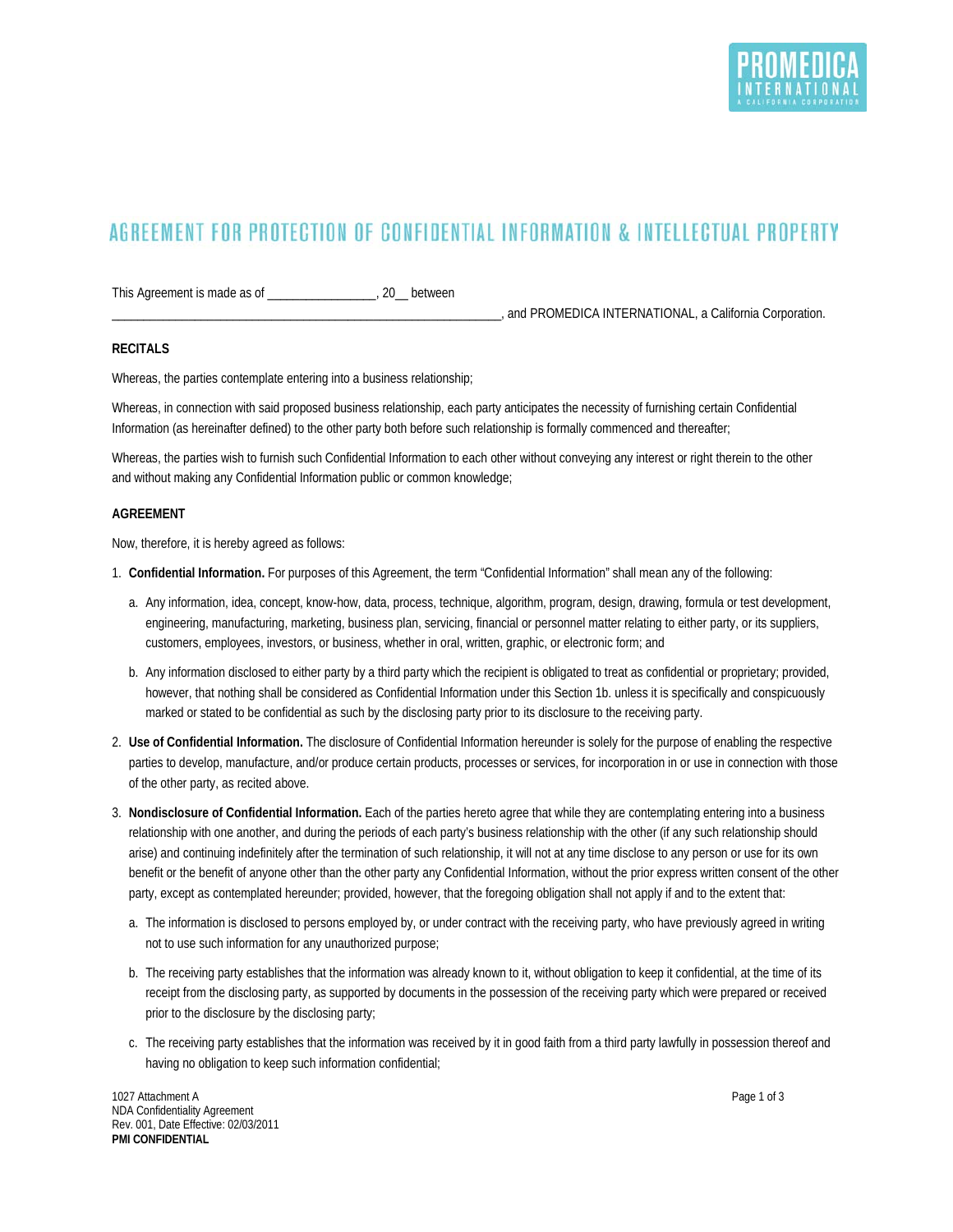- d. The receiving party establishes that the information was publicly known at the time of its receipt from the disclosing party or has become publicly known other than by a breach of this Agreement or other action by the receiving party; or
- e. Either party receives any Confidential Information from a third party in lawful possession thereof, who is under an obligation to keep it confidential, and the receiving party only uses such Confidential Information as and to the extent lawfully permitted by such third party.
- f. Information is disclosed pursuant to the order or requirement of a court, administrative agency, or other governmental body; provided, however, that the receiving party shall provide prompt notice of such court order or requirement to the disclosing party to enable the disclosing party to seek a protective order or otherwise prevent or restrict such disclosure.
- 4. **Disclosure of Confidential Information to Employees.** Each party agrees to obtain an appropriate agreement to maintain confidentiality prior to disclosure and to comply with the provisions of Section 5 below from those employees or contractors to whom such information is disclosed or who otherwise gain access to such information.
- 5. **Return of Documents and Property.** Upon request, each party shall promptly deliver to the other any documents or other materials containing or reflecting any Confidential Information ("Confidential Document") and any copies thereof which the receiving party may have made, have access to and control of, or may receive or possess during the period of the discussions and/or business relationship between the parties. Upon termination of the discussions and/or business relationship between the parties, each shall promptly deliver to the other any Confidential Documents and any other property of the other which such party may have in its possession or under its control, including without limitation any Confidential Documents delivered by such party to any third party, except such Confidential Documents and property as the disclosing party shall, by prior express written permission allow the receiving party to retain. If the return of Confidential Documents is impracticable, unduly burdensome or unduly expensive, or if such return cannot be made without disclosing Confidential Information or trade secrets not required to be returned hereunder, then the party obligated to return such Confidential Documents shall, in lieu of returning the same, be entitled to destroy, obliterate or render unusable the Confidential Documents which otherwise have to be returned and certify in writing to the other party that it has done so.
- 6. **No Conveyance or License.** Nothing in this Agreement shall be construed to convey to the receiving party any right, title or interest in any Confidential Information obtained from the other party, or any license to use, sell, exploit, copy or further develop in any way any of such Confidential Information, except as contemplated hereunder. No license is hereby granted or implied under any patent, copyright or trademark, any application for any of the foregoing, or any trade name or trade secret, in which either party has any right, title or interest.
- 7. **Applicable Law.** This Agreement shall be governed for all purposes by the laws of the State of California.
- 8. **Severability**. If any provision of this agreement is declared void or unenforceable, such provision shall be severed from this agreement, which shall otherwise remain in full force and effect.
- 9. **Specific Performance.** Each party hereby acknowledges and agrees that, in the event of any breach of this Agreement, including without limitation, the actual or threatened disclosure of any Confidential Information without the prior express consent of the disclosing party, the disclosing party will suffer irreparable injury, such that no remedy at law will afford it adequate protection against, or appropriate compensation for, such injury. Accordingly, each party hereby agrees that the other shall be entitled to specific performance under this Agreement, as well as such further injunctive or other relief as may be granted by a court of competent jurisdiction.
- 10.**Entire Agreement; Amendments.** This Agreement constitutes the complete, final and exclusive agreement between the parties with respect to the subject matters addressed herein. This Agreement may not be amended or modified except by writing signed by both parties hereto.

In witness whereof, the undersigned, being duly authorized officers of the parties hereto, have executed this Agreement as of the date first above written.